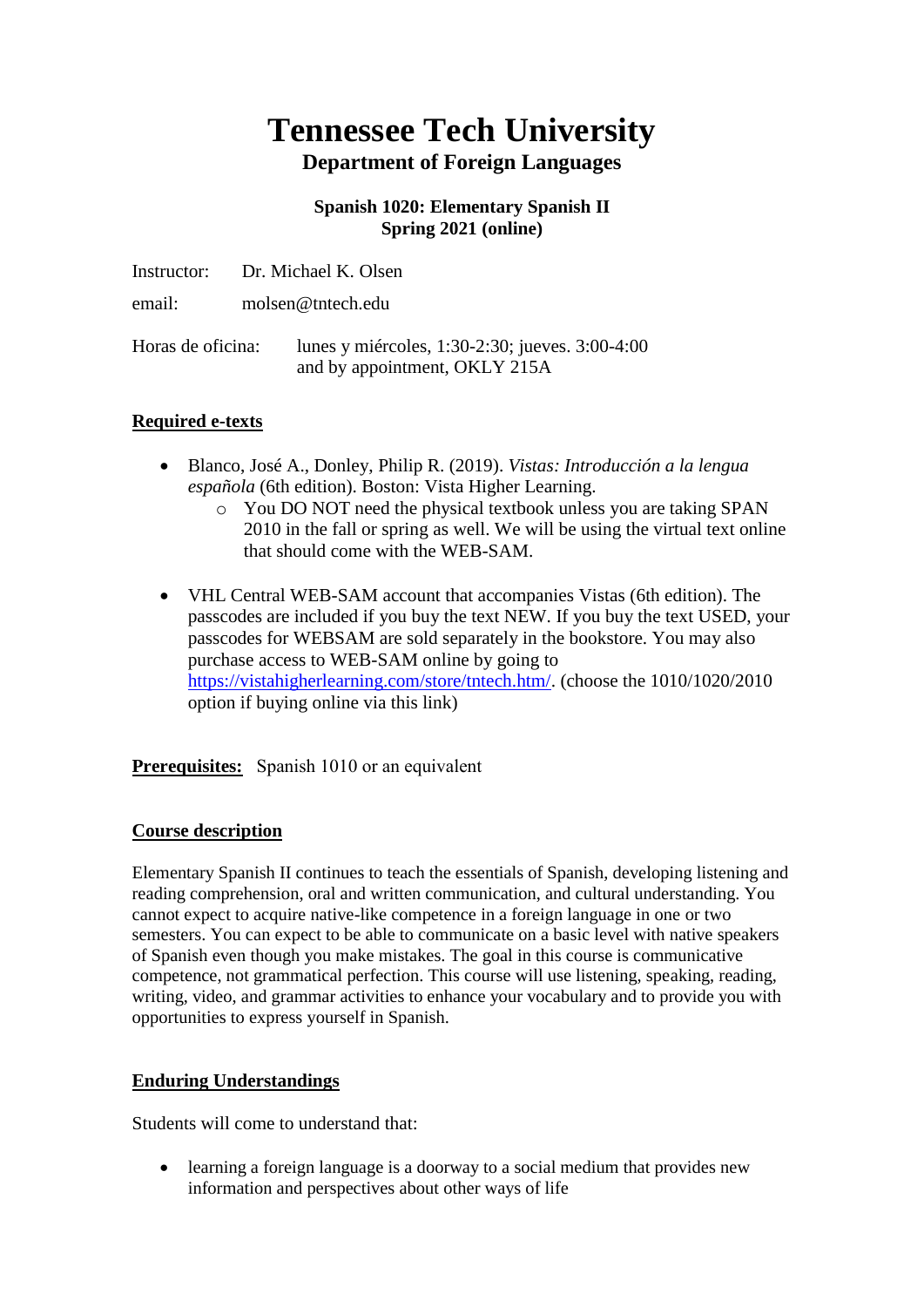- learning a foreign language does not simply involve a one to one translation from your first language
- learning a foreign language involves utilizing multiple communication skills to address common and specific needs

# **Essential Questions**

- How does your first language influence the way you think about language learning?
- How does your first language interfere with learning a second language?

# **Learning Outcomes**

Students will be able to:

- Understand most written and spoken Spanish selected for beginning learners
- Speak and write in simple sentences with minor grammatical errors that do not impede communication
- Speak with pronunciation sufficiently accurate so as not to impede communication
- Ask and answer oral and written questions related to familiar topics, such as personal information, actions, daily activities, shopping, food and drink, social events, health, and technology
- Describe people, places, and things in the present and past
- Converse on an elementary level, observing basic courtesy requirements and social demands of the culture
- Understand the diverse culture of the Spanish-speaking world and describe some of its basic geographical facts

# **Evaluation**

| vText Activities                 | 7%  |
|----------------------------------|-----|
| <b>Student Activities Manual</b> | 18% |
| Compositions (2)                 | 10% |
| Chapter Exams (3)                | 35% |
| Lección Oral Responses           | 5%  |
| <b>Final Conversation</b>        | 5%  |
| Final Exam                       | 20% |
|                                  |     |

# **vText Activities 7%**

vText Activities are activities that correlate to those found in the vText. They are designed to provide opportunities to practice specific Spanish language skills that are the focus of each section of the vText. These activities will be completed on the [Vistas](https://www.vhlcentral.com/)  [Supersite.](https://www.vhlcentral.com/) Learning Spanish takes a willingness to make mistakes; therefore, the vText Activities will be graded on a completion/no completion basis. In other words, students will receive points for completing the activities, not on how accurately they complete the activity.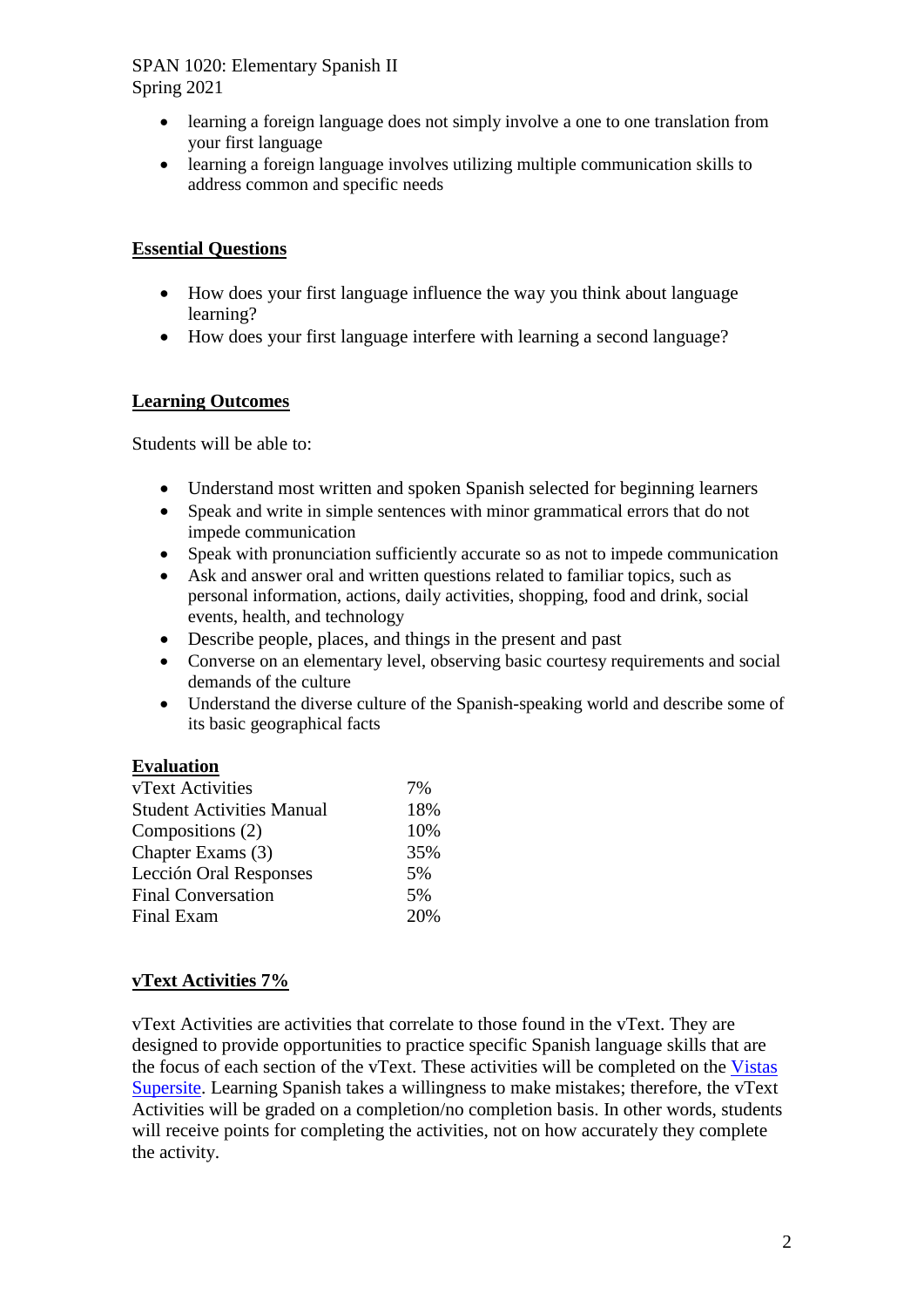# **Flipgrid activities**

Flipgrid activities will take place on [flipgrid.com.](https://flipgrid.com/) Students will complete asynchronous interactive activities with classmates. The purpose of these activities is to provide opportunities to communicate with other students using the grammar and vocabulary being covered. They replace interactions that would normally happen during class in a face-to-face course. Although these assignments are not part of the vText, they will be graded as vText assignments.

#### **vText Activities will be due at the end of each day as indicated on the course calendar.**

#### **Student Activities Manual (web-SAM) 18%**

Student Activities Manual activities are to be completed on the [Vistas Supersite.](https://www.vhlcentral.com/) The Web-SAM activities will be evaluated and graded based on student performance.

# **Web-SAM activities will be due at the end of each day as indicated on the course calendar.**

#### **Compositions 10%**

Students will write two (2) compositions of 250-300 words. The compositions must be typed in Times New Roman, double spaced, 12 pt. font; in addition, they must have typed accents (á, é, í, ó, ú, ü, ñ), and symbols ( $; \xi$ ). If you do not know how to type these symbols, please consult the 'Tildes' document on iLearn. All versions of each composition must be submitted to iLearn as a **Word file (not a pdf)** by **11:30pm the day it is indicated on the course calendar**. **Any stage of the composition that is late will receive a 10% reduction each calendar day they are late.** The topic of each composition will be announced as the due date of the first draft approaches. You will work on each of these compositions in four phases:

- 1. First Draft (6%): You will write the first full draft of your composition in class. It should be at least 250 words at this stage. You will turn your composition in through iLearn which will automatically share it with a peer so that they can complete a peer review.
- 2. Peer Review (10%): You will review a peer's first draft. This is accomplished directly in iLearn as a 'Peermark Review'. You must be specific and correct your peer's composition based on the Peer Review Criteria (on iLearn).
- 3. Second Draft (60%): You will proceed to revise the first draft based on the feedback you received from your peer in phase 2. You will turn your revision in through iLearn as 'Borrador 2'. Once you make the revisions, I will provide feedback using abreviaturas de corrección (on iLearn) so that you can make corrections for the final version of the composition.
- 4. Final Draft (24%): The final version is not a writing exercise. You will be correcting the mistakes based on my feedback *and improving* your composition. If you do not know how to correct a mistake, you should come to my office hours or go to the tutoring center to try to understand your mistakes and correct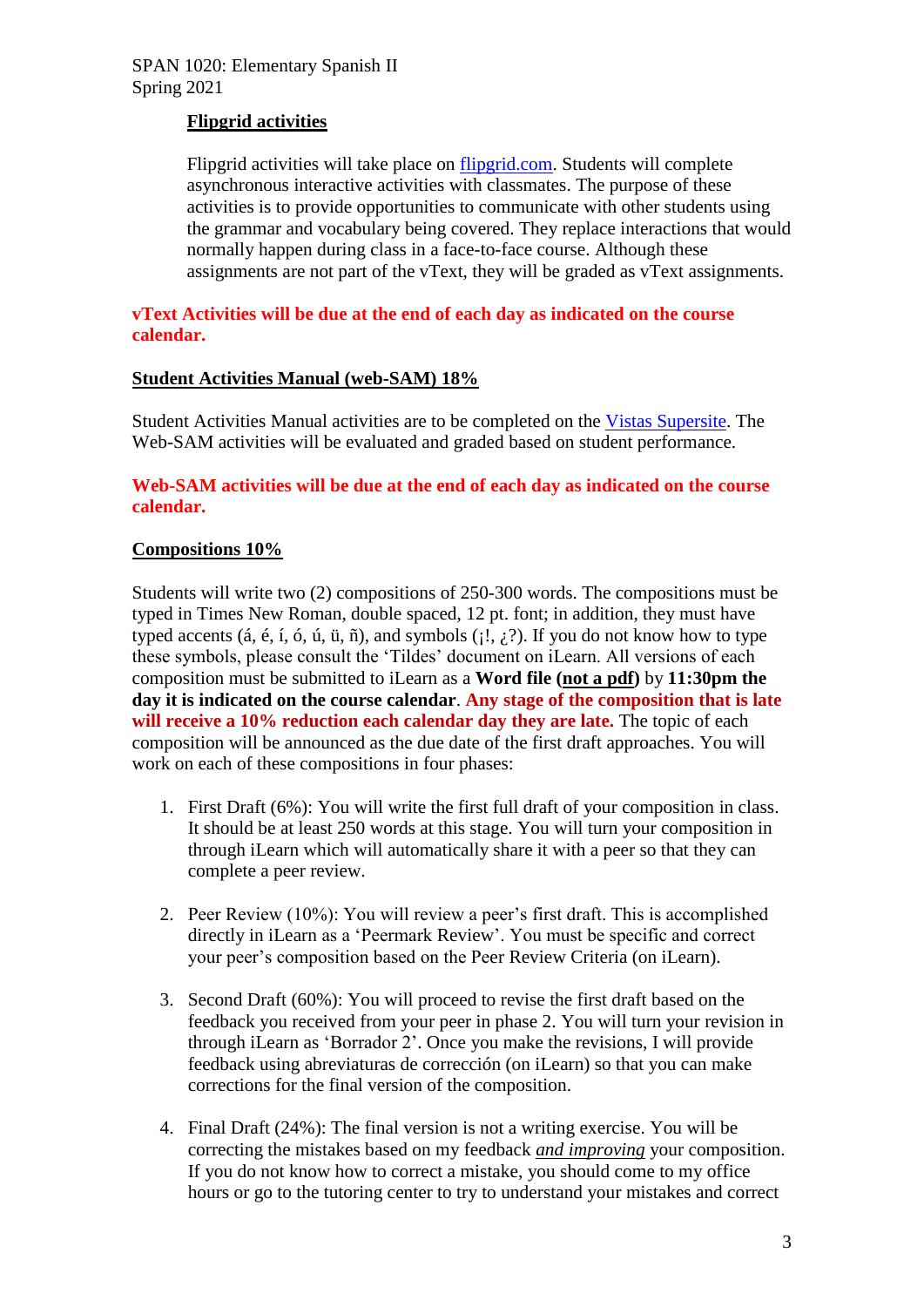> them accordingly. You will turn your final draft in through iLearn as 'Borrador final'.

The final grade of each composition will be calculated following the Matriz para las composiciones found on iLearn.

Using a dictionary during writing is encouraged. Translation software (e.g., Google translate), however, **is prohibited**. The use of translation software will be considered as furnishing False Information and Representation as defined in Tennessee Tech's Policy 217 – Student Academic Misconduct and will be treated as such. For details, view the Tennessee Tech's Policy 217 – Student Academic Misconduct at [Policy Central.](https://www.tntech.edu/policies/)

# **Chapter Exams 35%**

There will be three (3) chapter exams that cover the material in chapters 5-7, 8-9, and 10-11 respectively. The exams will be taken in iLearn and will be available from 12:00 am-11:30 pm the day they are on the calendar. However, once students begin the exams, they have 90 mins. to complete them.

# **Lección Oral Responses 5%**

At the end of each lección (textbook chapter), students will respond to a video prompt on Flipgrid. Students will follow the instructions in the video prompt, ask another student in the class questions by replying to their response, and respond to questions asked to them.

# **Lección Oral Responses will be due at the end of each day as indicated on the course calendar.**

# **Final Conversation 5%**

There will be a final conversation with a partner at the end of this course. The conversation will be conducted live through Zoom. The topic of the conversation and further instructions can be found on iLearn.

# **Final Exam 20%**

The final exam will be cumulative and comprehensive in nature. Do not make any travel plans without checking the final exam schedule. Pre-existing travel plans will not be considered a reasonable cause for missing a chapter exam or the final exam.

# **Grading Scale***:*

| A: $90-100$ | $B: 80-89$ | $C: 70-79$ | $D: 60-69$ | F: 59 and below |
|-------------|------------|------------|------------|-----------------|
|             |            |            |            |                 |

# **Netiquette**

Netiquette is a set of rules for behaving properly online. Your instructor and fellow students wish to foster a safe online learning environment. All opinions and experiences, no matter how different or controversial they may be perceived, must be respected in the tolerant spirit of academic discourse. You are encouraged to comment,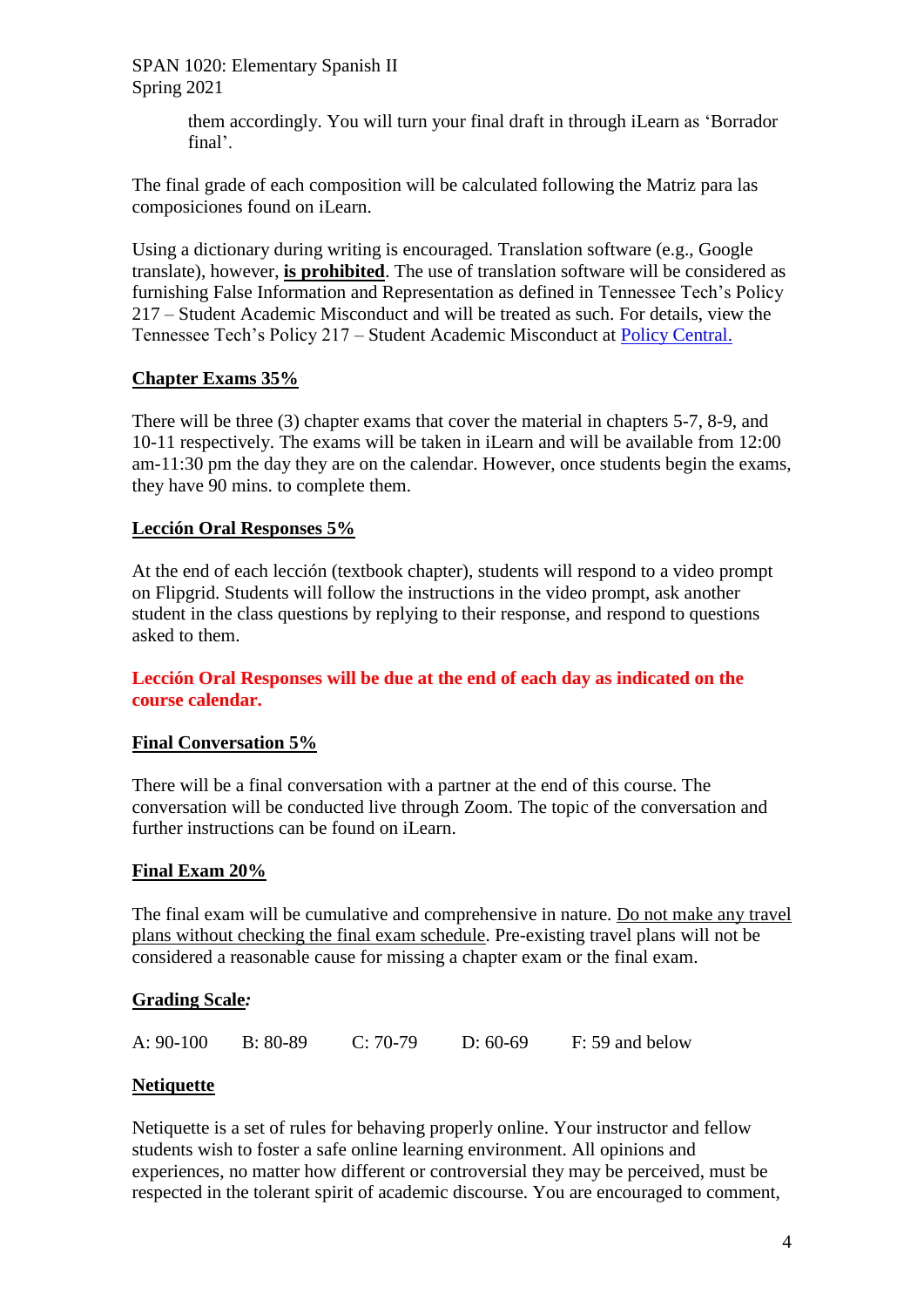question, or critique an idea but you are not to attack an individual. Working as a community of learners, we can build a polite and respectful course community.

The following netiquette tips will enhance the learning experience for everyone in the course:

- Do not dominate any discussion.
- Give other students the opportunity to join in the discussion.
- Do not use offensive language. Present ideas appropriately.
- Be cautious in using Internet language. For example, do not capitalize all letters since this suggests shouting.
- Popular emoticons such as  $\odot$  or / can be helpful to convey your tone but do not overdo or overuse them.
- Avoid using vernacular and/or slang language. This could possibly lead to misinterpretation.
- Never make fun of someone's ability to read or write.
- Share tips with other students.
- Keep an "open-mind" and be willing to express even your minority opinion. Minority opinions have to be respected.
- Think and edit before you push the "Send" button.
- Do not hesitate to ask for feedback.
- Using humor is acceptable.

# **Disability Services**

Developing listening and speaking skills in Spanish is an integral part of this course. Students who are hearing impaired or who are not able to communicate verbally may not be able to complete all required aspects of this course.

Any student who believes that he or she will require accommodations to meet the course requirements should consult the Office of Disability Services located in the Roaden University Center (RUC) Rm. 112 (931-372-6119) preferably during the first week of classes so that reasonable accommodations can be made to ensure that everyone may participate in the course. For details, view the Tennessee Tech's Policy 340 – Services for Students with Disabilities at [Policy Central.](https://www.tntech.edu/policies/)

# **Academic Misconduct**

Maintaining high standards of academic integrity in every class at Tennessee Tech is critical to the reputation of Tennessee Tech, its students, alumni, and the employers of Tennessee Tech graduates. The Student Academic Misconduct Policy describes the definitions of academic misconduct and policies and procedures for addressing Academic Misconduct at Tennessee Tech. For details, view the Tennessee Tech's Policy 217 – Student Academic Misconduct at [Policy Central](https://www.tntech.edu/policies/)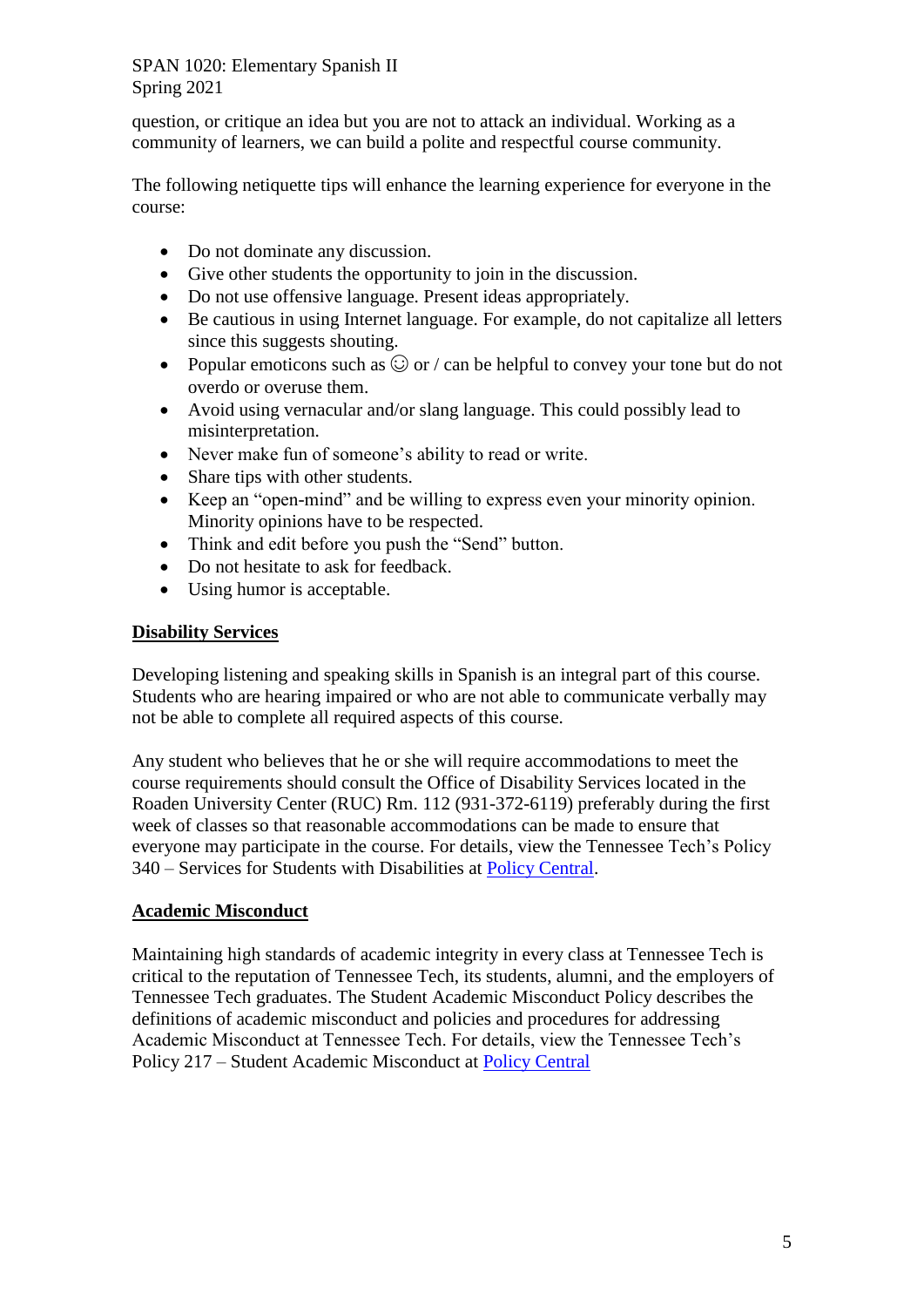**IMPORTANT**: This syllabus is accurate and complete to the best of the instructor's knowledge. However, the instructor reserves the right to make midcourse changes to the readings, assignments, or exam dates as needed.

# **Calendar**

This calendar is tentative. Students are responsible for checking iLearn and their university email accounts. Assignments, guidelines, and other deadlines will be posted and sent there.

| <b>Semana</b>  | Fecha        | <b>Temas</b>                                                 | <b>Actividades</b>                                                                                                                                                                                   |
|----------------|--------------|--------------------------------------------------------------|------------------------------------------------------------------------------------------------------------------------------------------------------------------------------------------------------|
|                | 20 de enero  | Introducción al curso                                        | <b>Ver videos (en Announcements</b><br>en iLearn)                                                                                                                                                    |
| $\mathbf{1}$   |              | LECCIÓN 5                                                    |                                                                                                                                                                                                      |
|                | 22 de enero  | Repaso de SPAN 1010 y<br>pronunciación                       | Ver video en iLearn<br>$vT$ : study p. 161                                                                                                                                                           |
| $\overline{2}$ | 25 de enero  | Las vacaciones, las estaciones, los<br>meses y pronunciación | vT: study pp. 151-160<br><b>vTA:</b> Contextos- 2, 3, 4, 6, 8;<br>Fotonovela-1<br>FG: Lección 5- Contextos<br><b>WB:</b> Contextos-1, 2, 3, 4<br>LM: Contextos- 1, 2, 3, 4                           |
|                | 27 de enero  | <i>ESTAR</i> con condiciones y<br>emociones                  | $vT$ : study pp. 164<br>vTA: Tutorial 5.1; Estructura<br>5.1- ¡Inténtalo!, 1, 2<br>FG: Lección 5- Estructura 5.1<br><b>WB:</b> Estructura 5.1 - 2, 3, 4<br><b>LM:</b> Estructura 5.1 - 1, 2, 3, 4    |
|                | 29 de enero  | El presente progresivo                                       | $vT:$ study pp. 166-167<br>vTA: Tutorial 5.2; Estructura<br>5.2- ¡Inténtalo!, 1, 2<br>FG: Lección 5- Estructura 5.2<br><b>WB:</b> Estructura 5.2-1, 2<br><b>LM:</b> Estructura 5.2-1, 2, 3, 4        |
| 3              | 1 de febrero | SER y ESTAR                                                  | $vT$ : study pp. 170-171<br>vTA: Tutorial 5.3; Estructura<br>5.3- ¡Inténtalo!, 1, 2<br>FG: Lección 5- Estructura 5.3<br><b>WB:</b> Estructura 5.3-1, 2, 3, 4<br><b>LM:</b> Estructura 5.3-1, 2, 3, 4 |
|                | 3 de febrero | Pronombres de complemento<br>directo                         | vT: study pp. 174-175<br>vTA: Tutorial 5.4; Estructura<br>$5.4 - 1, 2, 3$<br>FG: Lección 5- Estructura 5.4<br>WB: Estructura 5.4-1, Síntesis<br><b>LM:</b> Estructura 5.4-1, 2, 3, 4                 |

| vT: vText TA: vText Activities FG: Flipgrid WB: Workbook LM: Lab manual |  |  |
|-------------------------------------------------------------------------|--|--|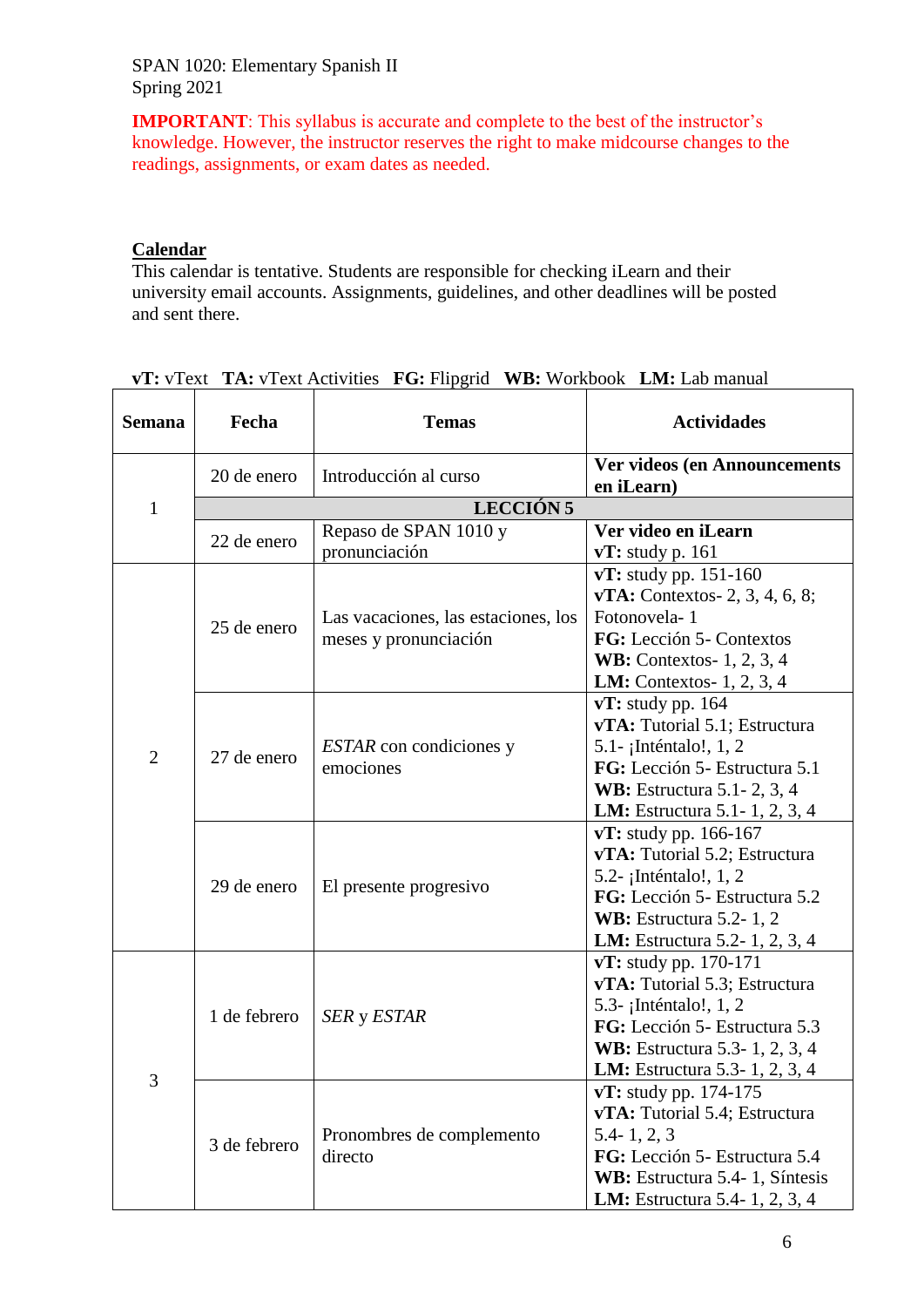|                |                  |                                                                                    | <b>Lección 5 Oral Response</b>                                                                                                                                                                                                                                                                              |  |
|----------------|------------------|------------------------------------------------------------------------------------|-------------------------------------------------------------------------------------------------------------------------------------------------------------------------------------------------------------------------------------------------------------------------------------------------------------|--|
|                | <b>LECCIÓN 6</b> |                                                                                    |                                                                                                                                                                                                                                                                                                             |  |
|                | 5 de febrero     | De compras, la ropa, los colores,<br>los adjetivos, $d y t$ en español             | $vT$ : study pp. 189-197<br>$vTA$ : Contextos- 1, 3, 4, 6;<br>Fotonovela-1; Pronunciación<br><b>WB:</b> Contextos-1, 2, 3, 4<br><b>LM:</b> Contextos- $1, 2, 3, 4$<br><b>Kahoot Challenge- ;De</b><br><b>Compras!</b>                                                                                       |  |
| $\overline{4}$ | 8 de febrero     | <b>Saber</b> vs. <b>Conocer</b> y Pronombres<br>de complemento indirecto           | $vT$ : study pp. 200-203<br>vTA: Tutorial 6.1; Estructura<br>6.1- ¡Inténtalo!, 1; Tutorial 6.2;<br>Estructura 6.2- ¡Inténtalo!, 1, 2<br>FG: Lección 6- Estructura 6.2<br><b>WB:</b> Estructura 6.1-1, 2, 3;<br>Estructura 6.2-1, 2, 4, 5<br><b>LM:</b> Estructura 6.1-1, 2, 4, 5;<br>Estructura 6.2-1, 2, 4 |  |
|                | 10 de febrero    | Pretérito de verbos regulares                                                      | $vT$ : study pp. 206-207<br>vTA: Tutorial 6.3; Estructura<br>6.3- ¡Inténtalo!, $1, 2$<br>FG: Lección 6- Estructura 6.3<br><b>WB:</b> Estructura 6.3-1, 2, 4<br><b>LM:</b> Estructura 6.3-1, 3, 4<br>Composición 1: Borrador 1                                                                               |  |
|                | 12 de febrero    | Adjetivos y pronombres<br>demostrativos                                            | $vT$ : study pp. 210-211<br>vTA: Tutorial 6.4; Estructura<br>$6.4 - 1, 2$<br>FG: Lección 6- Estructura 6.4<br><b>WB:</b> Estructura 6.4-1, 2, 4,<br>Síntesis<br><b>LM:</b> Estructura 6.4-1, 2, 5<br><b>Lección 6 Oral Response</b>                                                                         |  |
|                | <b>LECCIÓN7</b>  |                                                                                    |                                                                                                                                                                                                                                                                                                             |  |
| 5              | 15 de febrero    | La rutina diaria, higiene personal,<br>expresiones de tiempo, la $r$ en<br>español | $vT$ : study pp. 225-233<br>$vTA$ : Contextos- 1, 2, 4, 5;<br>Fotonovela-3; Pronunciación<br>FG: Lección 7- Contextos<br><b>WB:</b> Contextos- 1, 2, 3, 4, 5<br><b>LM:</b> Contextos- $1, 2, 3$<br>Composición 1: Revisión por<br>pares                                                                     |  |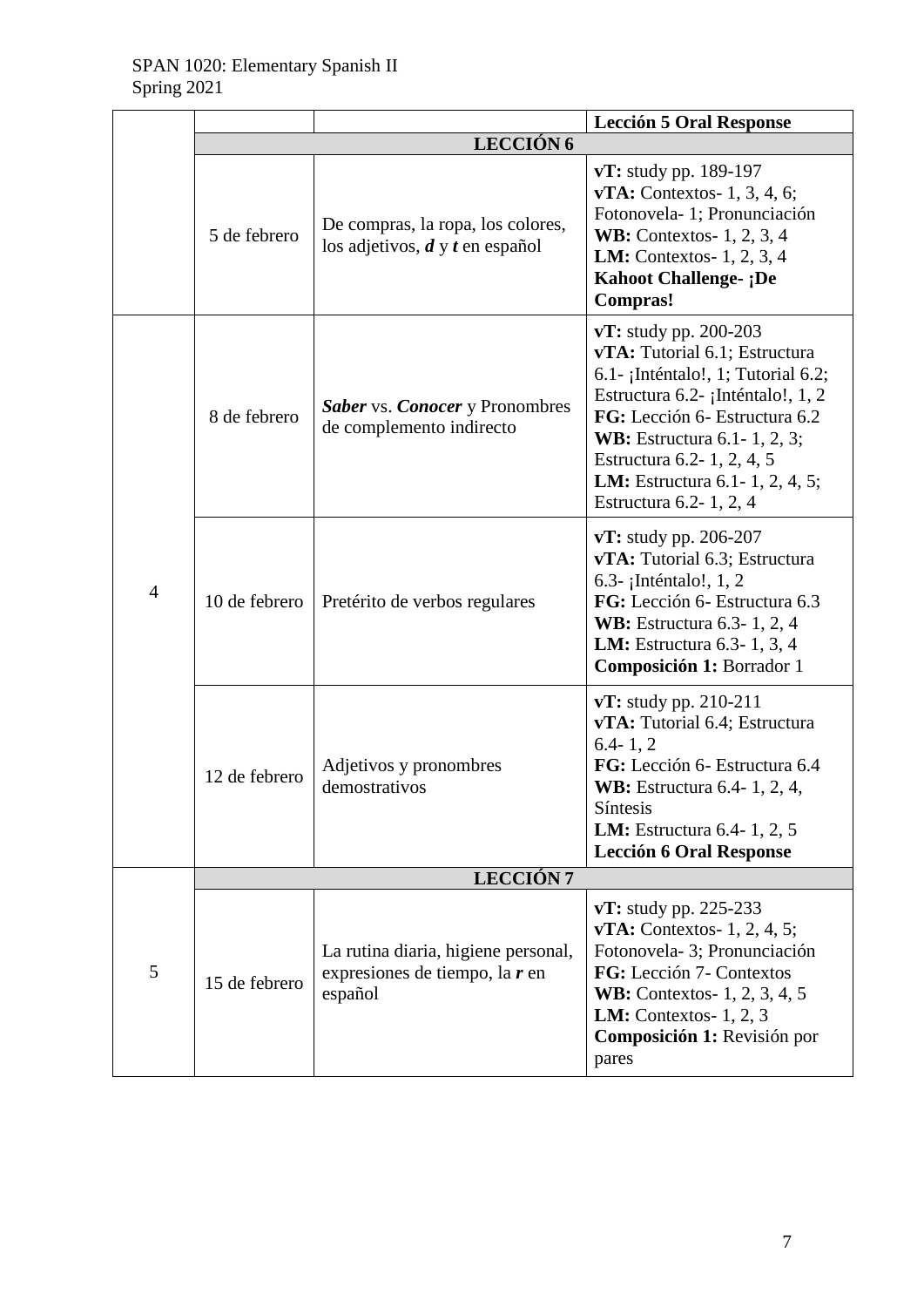|   | 17 de febrero | Verbos reflexivos                                                                                                              | $vT$ : study pp. 236-237<br>vTA: Tutorial 7.1; Estructura<br>7.1- ¡Inténtalo!, 1<br>FG: Lección 7- Estructura 7.1<br><b>WB:</b> Estructura 7.1-1, 2, 3, 4, 5<br><b>LM:</b> Estructura 7.1 - 1, 2, 3                                                                                                                           |
|---|---------------|--------------------------------------------------------------------------------------------------------------------------------|-------------------------------------------------------------------------------------------------------------------------------------------------------------------------------------------------------------------------------------------------------------------------------------------------------------------------------|
|   | 19 de febrero | Palabras indefinidas y negativas                                                                                               | $vT$ : study pp. 240-241<br>vTA: Tutorial 7.2; Estructura<br>7.2- ¡Inténtalo!, 1<br>FG: Lección 7- Estructura 7.2<br><b>WB:</b> Estructura 7.2-1, 2, 4, 5<br>LM: Estructura 7.2-2, 3, 4, 5<br>Composición 1: Borrador 2                                                                                                       |
| 6 | 22 de febrero | SER e IR en el pretérito, GUSTAR<br>y verbos similares                                                                         | $vT:$ study pp. 244-247<br>vTA: Tutorial 7.3; Estructura<br>7.3- ¡Inténtalo!, 1; Tutorial 7.4;<br>Estructura 7.4- ¡Inténtalo!, 2<br>FG: Lección 7- Estructura 7.3;<br>Lección 7- Estructura 7.4<br><b>WB:</b> Estructura 7.3-1, 2;<br>Estructura 7.4- 2, 3, 4<br><b>LM:</b> Estructura 7.3-1, 3, 4;<br>Estructura 7.4-1, 2, 3 |
|   | 24 de febrero | Repaso                                                                                                                         | <b>Repasar lecciones 5-7</b>                                                                                                                                                                                                                                                                                                  |
|   | 26 de febrero | <b>Examen 1</b>                                                                                                                | <b>Lección 7 Oral Response</b><br>Preparar para el examen                                                                                                                                                                                                                                                                     |
|   |               | <b>LECCIÓN 8</b>                                                                                                               |                                                                                                                                                                                                                                                                                                                               |
| 7 | 1 de marzo    | La comida, descripción de<br>comida, $\mathbf{l} \mathbf{l}$ $\tilde{\mathbf{n}}$ $\mathbf{c}$ $\tilde{\mathbf{z}}$ en español | $vT$ : study pp. 261-271<br>$vTA$ : Contextos- 1, 3, 4, 6;<br>Fotonovela-1; Pronunciación<br><b>WB:</b> Contextos- $1, 2, 3, 4$<br><b>LM:</b> Contextos- $1, 2, 3$<br>Kahoot Challenge- La comida                                                                                                                             |
|   |               |                                                                                                                                | $vT$ : study pp. 274<br>vTA: Tutorial 8.1; Estructura<br>8.1 - ¡Inténtalo!, 1, 2                                                                                                                                                                                                                                              |
|   | 3 de marzo    | Pretérito de verbos que cambian<br>en la raíz                                                                                  | FG: Lección 8- Estructura 8.1<br>WB: Estructura 8.1-2, 3, 4, 5<br><b>LM:</b> Estructura 8.1-1, 2, 4<br>Composición 1: Borrador final                                                                                                                                                                                          |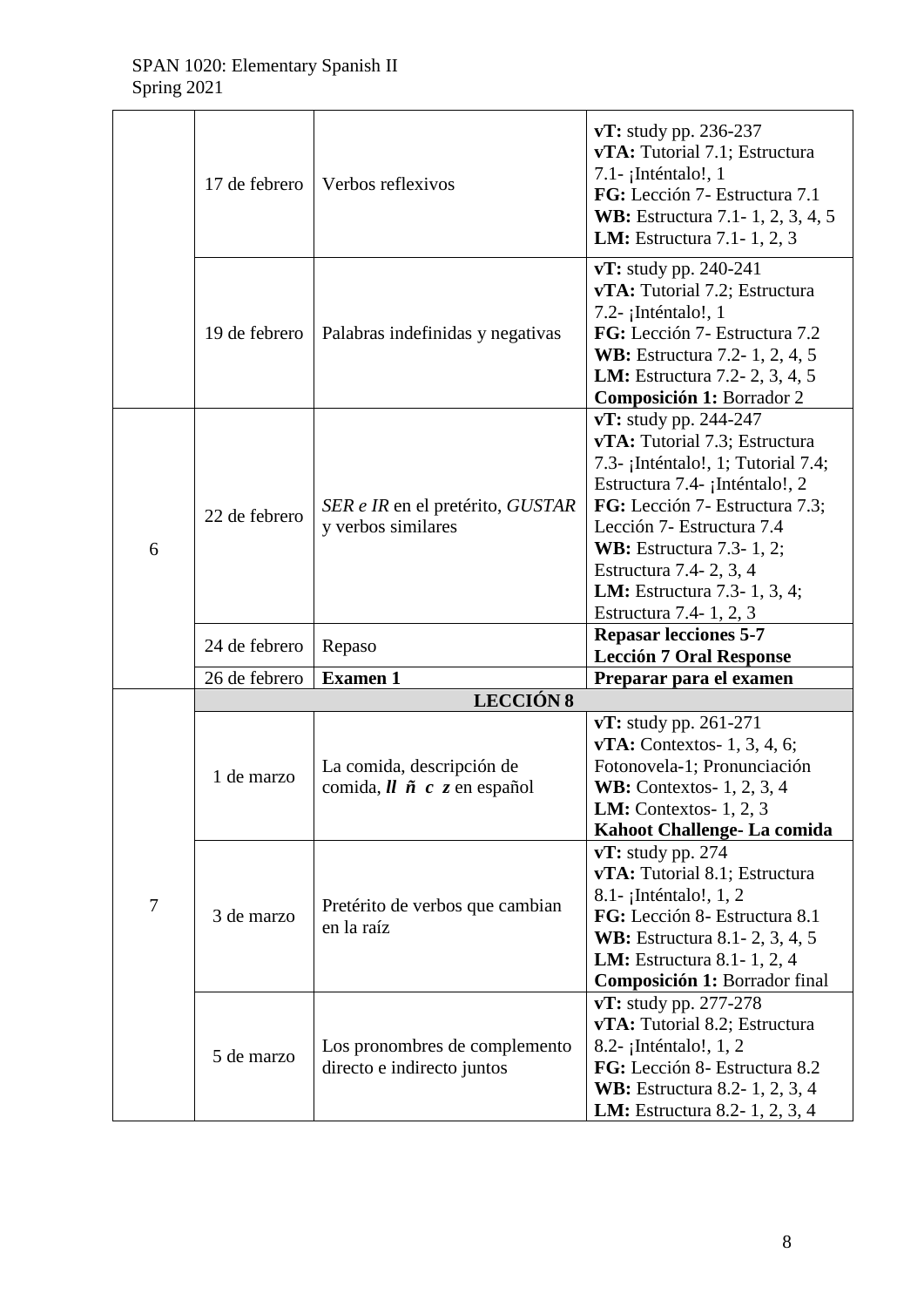|    | 8 de marzo  | Comparaciones y superlativos                                                              | $vT$ : study pp. 281-286<br>vTA: Tutorial 8.3; Estructura<br>8.3- ¡Inténtalo!, 1, 2; Tutorial<br>8.4; Estructura 8.4- ¡Inténtalo!, 1<br>FG: Lección 8- Estructura 8.3-4<br><b>WB:</b> Estructura 8.3-1, 4, 5, 6;<br>Estructura 8.4-1, 2, 3<br><b>LM:</b> Estructura 8.3-1, 2, 3;<br>Estructura 8.4-1, 2, 3<br><b>Lección 8 Oral Response</b> |
|----|-------------|-------------------------------------------------------------------------------------------|----------------------------------------------------------------------------------------------------------------------------------------------------------------------------------------------------------------------------------------------------------------------------------------------------------------------------------------------|
|    |             | <b>LECCIÓN 9</b>                                                                          |                                                                                                                                                                                                                                                                                                                                              |
| 8  | 10 de marzo | Las fiestas, relaciones personales,<br>las etapas de la vida, $h \, j \, g$ en<br>español | vT: study pp. 299-307<br>$vTA$ : Contextos- 2, 4, 5, 6;<br>Fotonovela-3; Pronunciación<br><b>WB:</b> Contextos-1, 2, 3, 4<br><b>LM:</b> Contextos- $1, 2, 3$<br><b>Kahoot Challenge- Las fiestas</b><br>Composición 2: Borrador 1                                                                                                            |
|    | 12 de marzo | Verbos irregulares en el pretérito                                                        | $vT:$ study pp. 310-311<br>vTA: Tutorial 9.1; Estructura<br>9.1- ¡Inténtalo!, 1<br>FG: Lección 9- Estructura 9.1<br><b>WB:</b> Estructura 9.1 - 2, 3, 4, 5, 6<br><b>LM:</b> Estructura 9.1 - 1, 2, 3, 4                                                                                                                                      |
|    | 15 de marzo | <b>NO HAY CLASE</b>                                                                       | Vacaciones de primavera                                                                                                                                                                                                                                                                                                                      |
| 9  | 17 de marzo | <b>NO HAY CLASE</b>                                                                       | Vacaciones de primavera                                                                                                                                                                                                                                                                                                                      |
|    | 19 de marzo | <b>NO HAY CLASE</b>                                                                       | Vacaciones de primavera                                                                                                                                                                                                                                                                                                                      |
|    |             |                                                                                           |                                                                                                                                                                                                                                                                                                                                              |
|    | 22 de marzo | Verbos que cambian significado<br>en el pretérito                                         | $vT$ : study pp. 314<br>vTA: Tutorial 9.2; Estructura<br>9.2- ¡Inténtalo!, 1<br><b>WB:</b> Estructura 9.2-1, 2, 3<br><b>LM:</b> Estructura 9.2-1, 2, 3, 4                                                                                                                                                                                    |
| 10 | 24 de marzo | $:$ Qué? y $:$ Cuál?, los pronombres<br>después de las preposiciones                      | $vT$ : study pp. 316-318<br>vTA: Tutorial 9.3; Estructura<br>9.3- ¡Inténtalo!, 1; Tutorial 9.4;<br>Estructura 9.4- ¡Inténtalo!, 1<br>FG: Lección 9- Estructura 9.4<br><b>WB:</b> Estructura 9.3-1, 2;<br>Estructura 9.4-1, 2<br><b>LM:</b> Estructura 9.3-1, 2, 3;<br>Estructura 9.4-1, 2, 3<br>Composición 2: Revisión por<br>pares         |
|    | 26 de marzo | Repaso                                                                                    | <b>Repasar lecciones 8-9</b><br><b>Lección 9 Oral Response</b>                                                                                                                                                                                                                                                                               |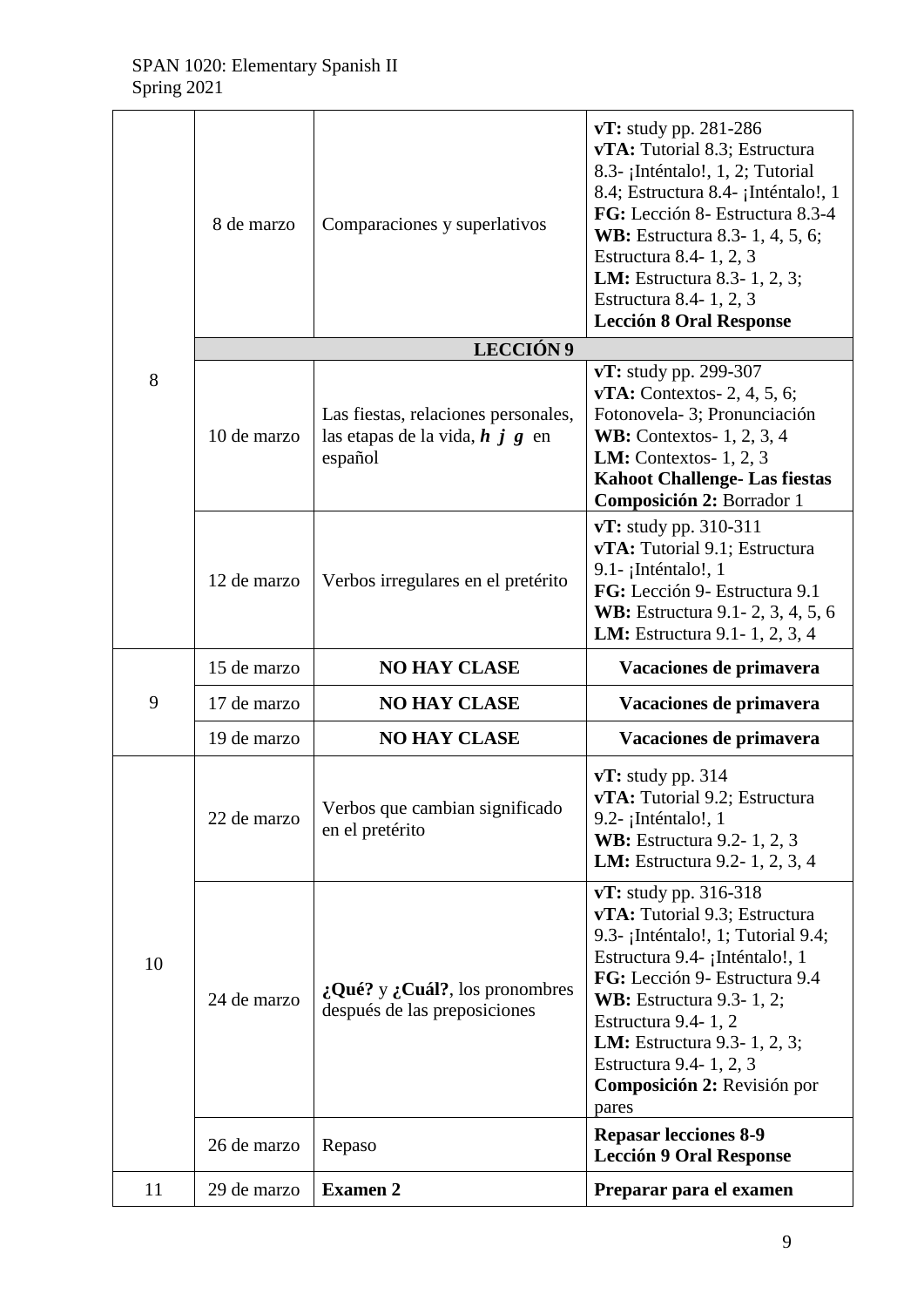|    | <b>LECCIÓN 10</b> |                                                                                                                                |                                                                                                                                                                                                                                                 |  |  |
|----|-------------------|--------------------------------------------------------------------------------------------------------------------------------|-------------------------------------------------------------------------------------------------------------------------------------------------------------------------------------------------------------------------------------------------|--|--|
|    | 31 de marzo       | En el consultorio, términos<br>médicos, partes del cuerpo<br>síntomas y condiciones médicas,<br>profesiones médicas, el acento | $vT$ : study pp. 331-339<br>$vTA$ : Contextos- 1, 2, 3, 4;<br>Fotonovela-1; Pronunciación<br><b>WB:</b> Contextos- 1, 2, 3, 4, 5<br><b>LM:</b> Contextos-1, $2$<br><b>Kahoot Challenge- En el</b><br>consultorio                                |  |  |
|    | 2 de abril        | <b>NO HAY CLASE</b>                                                                                                            | <b>Viernes santo</b>                                                                                                                                                                                                                            |  |  |
| 12 | 5 de abril        | El imperfecto                                                                                                                  | $vT:$ study pp. 342-343<br>vTA: Tutorial 10.1; Estructura<br>10.1- ¡Inténtalo!, 1, 2, 3<br>FG: Lección 10- Estructura 10.1<br>WB: Estructura 10.1-1, 2, 3, 4, 5<br><b>LM:</b> Estructura 10.1-1, 2, 3, 4                                        |  |  |
|    | 7 de abril        | El pretérito y el imperfecto                                                                                                   | $vT:$ study pp. 346-347<br>vTA: Tutorial 10.2; Estructura<br>10.2- ¡Inténtalo!, 1, 2<br>FG: Lección 10- Estructura 10.2<br><b>WB:</b> Estructura 10.2-1, 2, 5, 7, 8<br><b>LM:</b> Estructura 10.2-1, 2, 3<br>Composición 2: Borrador 2          |  |  |
|    | 9 de abril        | Las construcciones con SE                                                                                                      | $vT:$ study pp. 350-351<br>vTA: Tutorial 10.3; Estructura<br>10.3- ¡Inténtalo!, 2, 3;<br>FG: Lección 10- Estructura 10.3<br><b>WB:</b> Estructura 10.3-1, 3, 4, 6;<br><b>LM:</b> Estructura 10.3-1, 2, 3;                                       |  |  |
|    | 12 de abril       | Los adverbios                                                                                                                  | $vT:$ study pp. 354<br>vTA: Tutorial 10.4; Estructura<br>10.4- ¡Inténtalo!, 1<br>WB: Estructura 10.4-1, 2, 3, 4<br><b>LM:</b> Estructura 10.4-1, 2, 4<br><b>Lección 10 Oral Response</b>                                                        |  |  |
|    | <b>LECCIÓN 11</b> |                                                                                                                                |                                                                                                                                                                                                                                                 |  |  |
| 13 | 14 de abril       | La tecnología, computadoras y el<br>internet, el carro y sus accesorios,<br>tildes                                             | $vT:$ study pp. 367-375<br>$vTA$ : Contextos- 1, 2, 5, 6;<br>Fotonovela-1; Pronunciación<br><b>WB:</b> Contextos- 1, 2, 3, 4, 5<br><b>LM:</b> Contextos- $1, 2, 3$<br><b>Kahoot Challenge-La</b><br>tecnología<br>Composición 2: Borrador final |  |  |
|    | 16 de abril       | <b>Mandatos</b> informales                                                                                                     | $vT:$ study pp. 378-379<br>vTA: Tutorial 11.1; Estructura<br>11.1- ¡Inténtalo!, $1, 2$<br><b>WB:</b> Estructura 11.1-1, 2, 3, 4<br><b>LM:</b> Estructura 11.1-1, 2, 3, 4                                                                        |  |  |